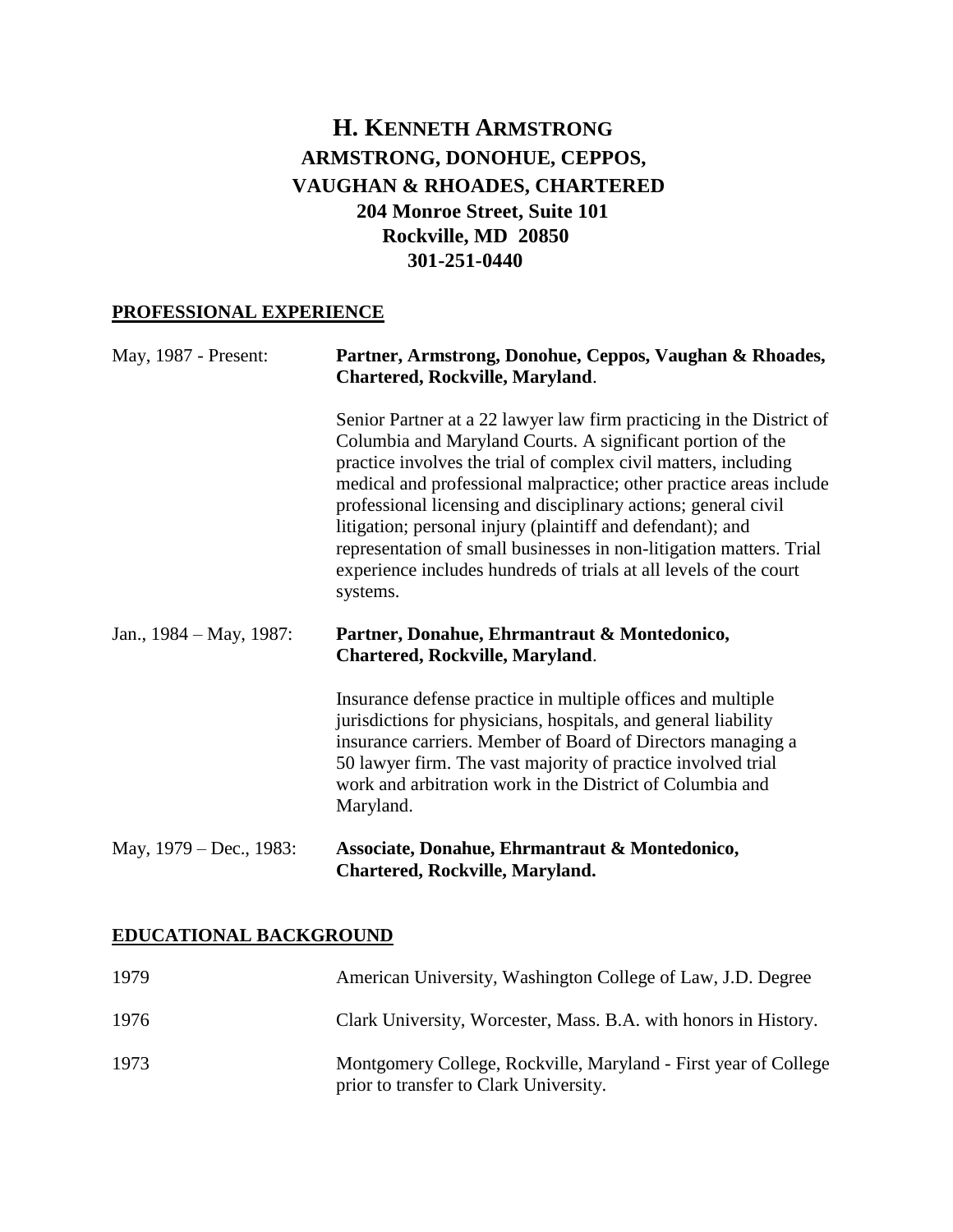#### **BAR ADMISSIONS**

Maryland Court of Appeals (1979) District of Columbia Court of Appeals (1980) United States District Court, Maryland (1980) United States District Court, District of Columbia (1980) United States Court of Appeals for the Fourth Circuit (1981) United States Court of Appeals for the D.C. Circuit (2004)

#### **PROFESSIONAL ACTIVITIES AND AWARDS**

Fellow, American College of Trial Lawyers, 1998 to present Maryland State Chair, 2002-2004 Fellow, International Academy of Trial Lawyers, 1998 to present Member, Trial Courts Nominating Commission for Montgomery County, Maryland 2014 to present Member, Rules Committee of the Maryland Court of Appeals, 2013 to present Listed in Best Lawyers in America, 1995 to present Listed, Best Lawyers, Lawyer of the Year, Medical Malpractice Law – Defendants Washington, D.C. 2014 Listed, Best Lawyers, Lawyer of the Year, Personal Injury Litigation – Defendants Washington, D.C. 2015 Listed, Top 100 Lawyers in Maryland, Maryland Super Lawyers, 2006-2011, 2013, 2017-2021 Listed, Top 100 Lawyers in the District of Columbia, District of Columbia Super Lawyers, 2007 to 2011 Advocate, American Board of Trial Advocates Listed, Top 10 Lawyers in Maryland, Maryland Super Lawyers, 2008 Listed, Top 10 Lawyers in the District of Columbia, District of Columbia Super Lawyers, 2008 Clinical Professor, Trial Practice Course, Washington College of Law, American University, Washington, D.C., 2006 to present Member, Maryland Bar Foundation Who's Who in American Law, 1994 to present Who's Who Among Outstanding Americans, 1995 to present American Inns of Court, J. Dudley Digges Chapter (Barrister, 1987-1989) American Inns of Court, Montgomery County Chapter (Barrister, 1988-1989; Master, 1990 to 1996; Emeritus Master, 2004 to present) AV Rated, Martindale Hubble, 1986 to present American Bar Association Maryland State Bar Association Montgomery County Bar Association Bar Association of the District of Columbia